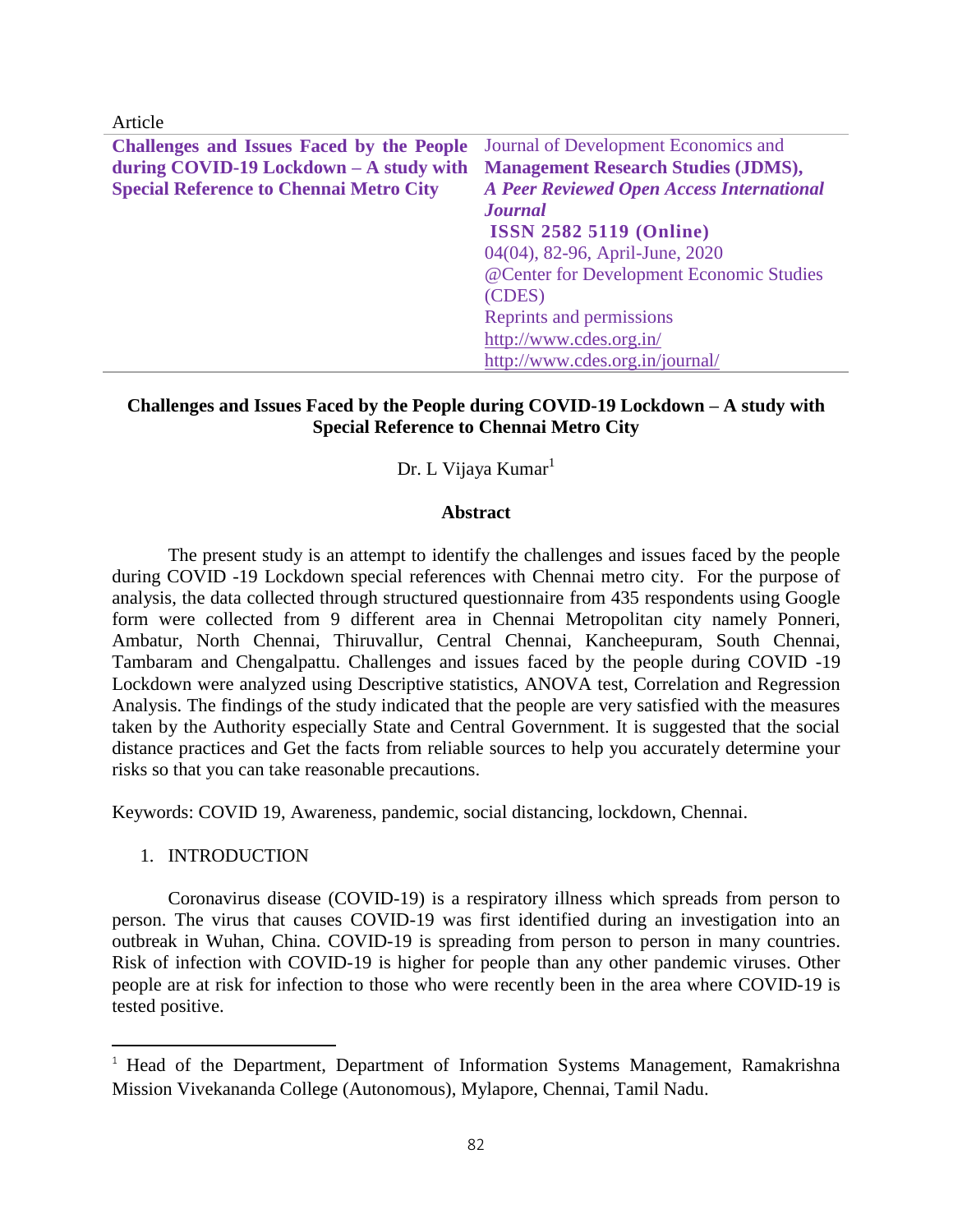The virus that causes COVID-19 probably emerged from an animal source, but is now spreading from person to person. The virus is thought to spread mainly between people who are in close contact with one another (within about 6 feet) through respiratory droplets produced when an infected person coughs or sneezes. It also may be possible that a person can get COVID-19 by touching a surface or object that has the virus on it and then touching their own mouth, nose, or possibly their eyes, but this is not thought to be the main way the virus spreads.

### 1.1 Symptoms of COVID-19

According to the WHO, patients with COVID-19 have had mild to severe respiratory illness with symptoms of fever, cough, and shortness of breath. Some patients have pneumonia in both lungs, multi-organ failure and in some cases death. If you have traveled from an affected area, there may be restrictions on your movements for up to 2 weeks. If you develop symptoms during that period (fever, cough, and trouble breathing), seek medical advice. Call the office of your health care provider before you go, and tell them about your travel and your symptoms. They will give you instructions on how to get care without exposing other people to your illness. While sick, avoid contact with people, don't go out and delay any travel to reduce the possibility of spreading illness to others.

### 1.2 Case Definitions

Global Surveillance for human infection with Coronavirus disease document which includes case definitions are included below. It is classified into three categories, namely

## 1.2.1 Suspect Case

- 1. A patient with acute respiratory illness (fever and at least one sign/symptom of respiratory disease, e.g., cough, shortness of breath), and a history of travel to or residence in a location reporting community transmission of COVID-19 disease during the 14 days prior to symptom onset. OR
- 2. A patient with any acute respiratory illness and having been in contact with a confirmed or probable COVID-19 case in the last 14 days prior to symptom onset OR
- 3. A patient with severe acute respiratory illness (fever and at least one sign/symptom of respiratory disease, e.g., cough, shortness of breath and requiring hospitalization) and in the absence of an alternative diagnosis that fully explains the clinical presentation.

## 1.2.2 Probable Case

- 1. A suspect case for whom testing for the COVID-19 virus is inconclusive. Inconclusive being the result of the test reported by the laboratory. OR
- 2. A suspect case for whom testing could not be performed for any reason.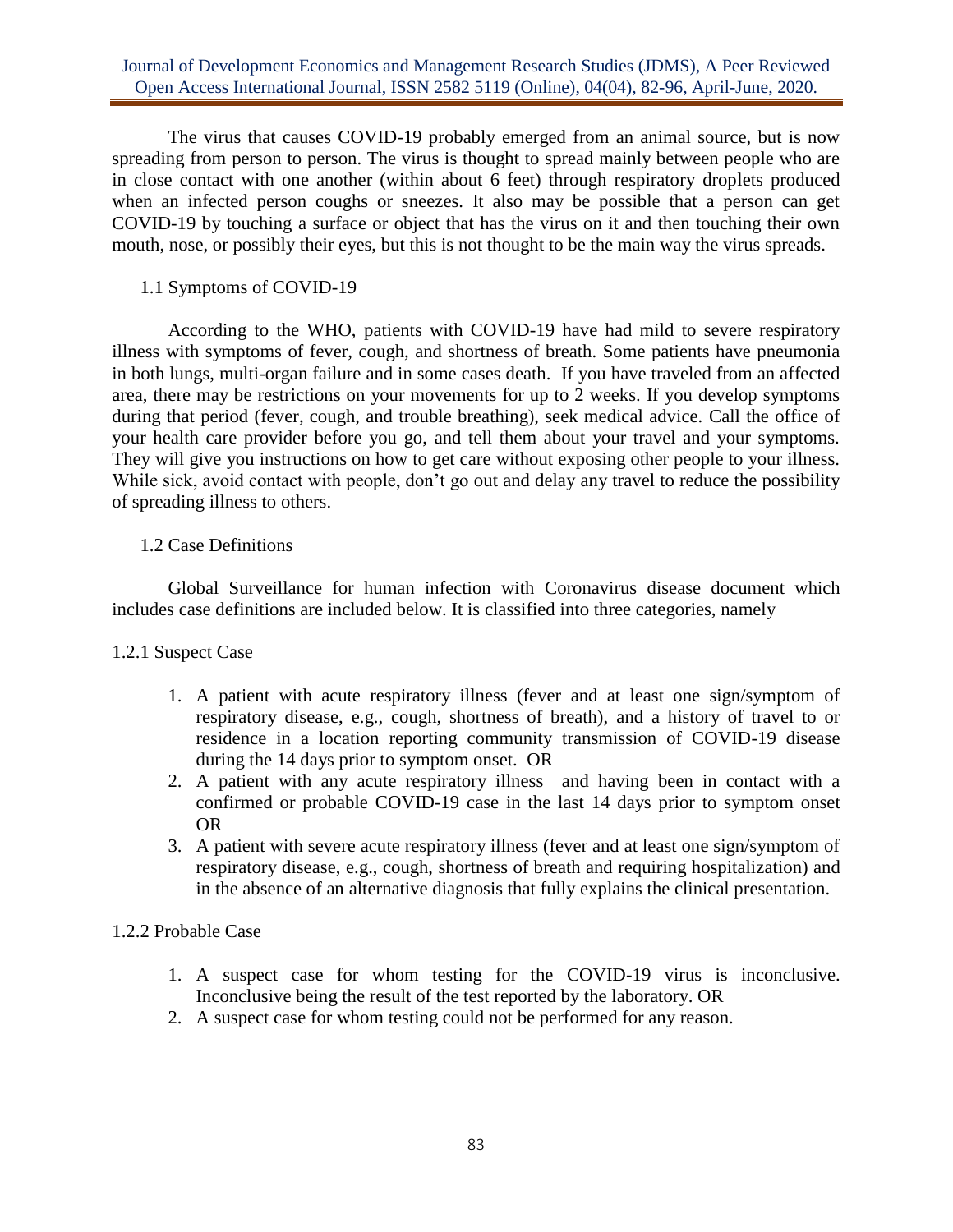### 1.2.3 Confirmed Case

1. A person with laboratory confirmation of COVID-19 infection, irrespective of clinical signs and symptoms.

1.3 Definition of Contact

A contact is a person who experienced any one of the following exposures during the 2 days before and the 14 days

After the onset of symptoms of a probable or confirmed case:

1. Face-to-face contact with a probable or confirmed case within 1 meter and for more than 15 minutes

2. Direct physical contact with a probable or confirmed case

3. Direct care for a patient with probable or confirmed COVID-19 disease without using proper personal protective equipment

4. Other situations as indicated by local risk assessments.

1.4 Help to protect ourselves

People can help protect themselves from respiratory illness with everyday preventive actions.

- $\checkmark$  Avoid close contact with people who are sick.
- $\checkmark$  Avoid touching your eyes, nose, and mouth with unwashed hands.
- $\checkmark$  Wash your hands often with soap and water for at least 20 seconds. Use an alcohol-based hand sanitizer that contains at least 60% alcohol if soap and water are not available.
- 1.5 Vaccine and Treatment

There is currently no vaccine to protect against COVID-19. The best way to prevent infection is to take everyday preventive actions, like avoiding close contact with people who are sick and washing your hands often. There is no specific antiviral treatment for COVID-19. People with COVID-19 can seek medical care to help relieve symptoms.

2. Research Methodology

2.1 Nature of the Study: The present study's core objective is to find out the Issues and Challenges faced by the People during Covid-19 Lockdown - Special Reference with Chennai Metro City.

2.2 Objectives of the study: The present study based on the present issue in all over world. So the main objective of the present study as follows:

1. To know the theoretical background about COVID 19.

2. To know the issues and challenges faced by the people during COVID 19 Lock down. 2.3 Area of the Study: The relevant data were collected by the researcher from Chennai metropolitan place. The study area has been classified as Chennai metropolitan place namely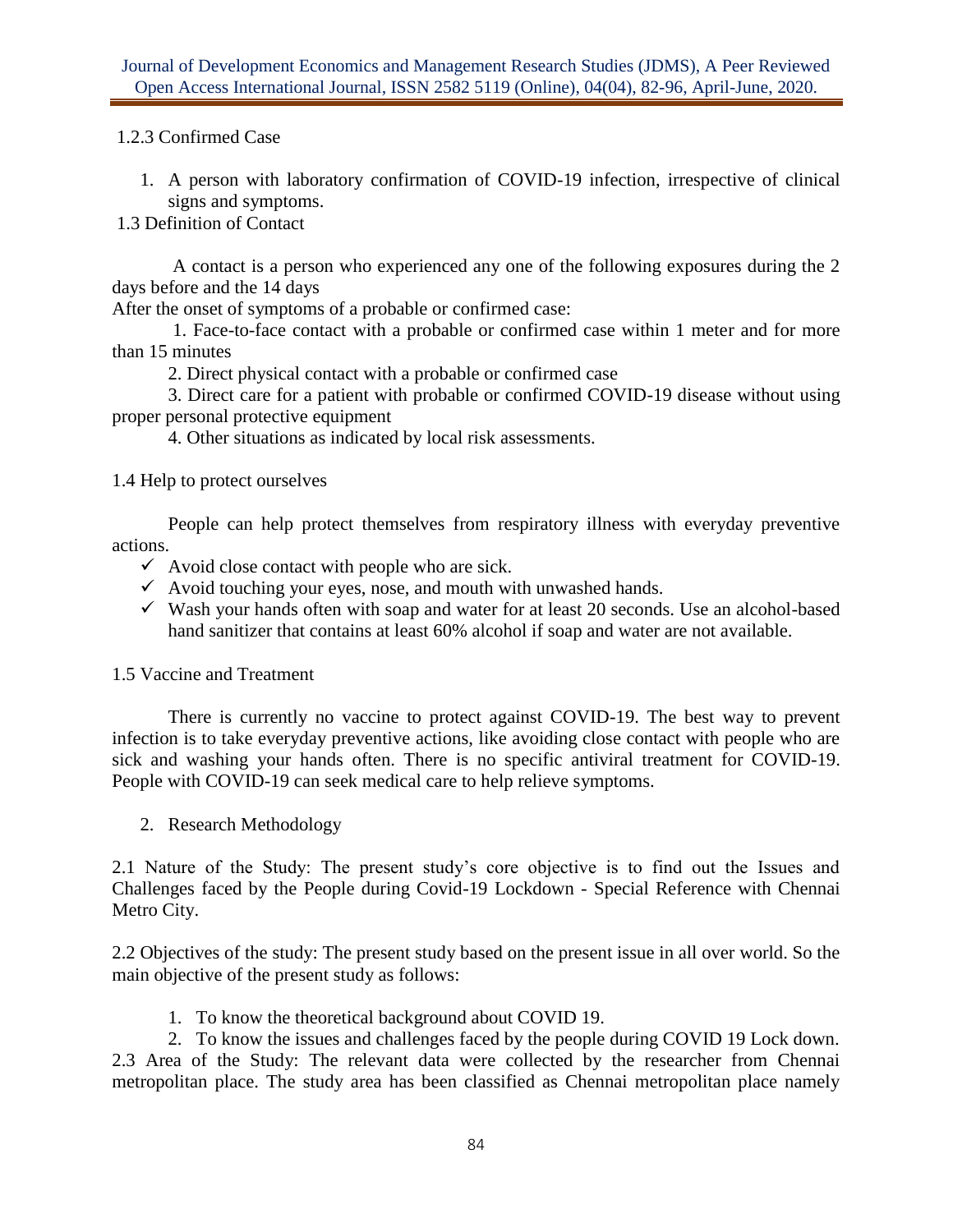Ponneri, Ambattur, North Chennai, Thiruvallur, Kancheepuram, South Chennai, Tamabaram, Chengalpattu and Central Chennai are area under the Chennai metropolitan city.

2.4 Sources of Data: The data were obtained from both primary and secondary sources. In the first explorative stage of the study, the secondary data were collected in the form of a review of the literature to familiarize the researcher with the various aspects of the study from different sources like journals, magazines, books, internet and newspapers regarding consumer perception, attitude, and satisfaction of smartphones. The primary data were collected from the respondents of Chennai metropolitan through a structured questionnaire using google forms.

2.5 Sampling Design: The present research purely based on Questionnaire method using Google forms. The study is confined to Chennai metro city. For the purpose of research, Chennai metropolitan place namely Ponneri, Ambattur, North Chennai, Thiruvallur, Kancheepuram, South Chennai, Tmabaram, Chengalpattu and Central Chennai are area under the Chennai metropolitan city. The sample size of the present research restricted to 435 respondents in Chennai Metro City, the data have been collected from 435 respondents through Google forms from each part of the Chennai city.

### 2.6 Research Instrument

A structured questionnaire was used as the research instrument for the study. It consists of two different sections. The first part of the questionnaire was demographic profile of the respondents like gender, age, educational qualification, occupation, annual income, Location of Residence, family type and Sources of Information. The second part of the questionnaire contains issues and challenges faced by the people during COVID 19 lock down. The questions related to Awareness, Challenges, Psychological, Measures and health practice are used five points Likert scale is used to measure the predominant factors: Strongly Agree (SA), Agree (A), Neutral (N), and Disagree (D), strongly disagree (SD).

## 2.7 Tools used for Research Analysis

The data collected for the study were analyzed by using SPSS version 21 software. The following table show that the tools used for analysis of Issues and Challenges faced by the People during Covid-19 Lockdown.

| S. No | Tools                           | Purpose                                                                                                                                                            |
|-------|---------------------------------|--------------------------------------------------------------------------------------------------------------------------------------------------------------------|
|       | <b>Descriptive Analysis</b>     | The measures of central tendency enable us to compare two<br>or more distributions pertaining to the same time period or<br>within the same distribution over time |
|       | Analysis of Variance<br>(ANOVA) | Analysts use the analysis of the variance test to determine<br>the result that independent variables have on the dependent<br>variable amid a regression study.    |
|       | <b>Correlation Analysis</b>     | A correlation coefficient is a numerical measure of some                                                                                                           |

## Table 1: Tools used for analysis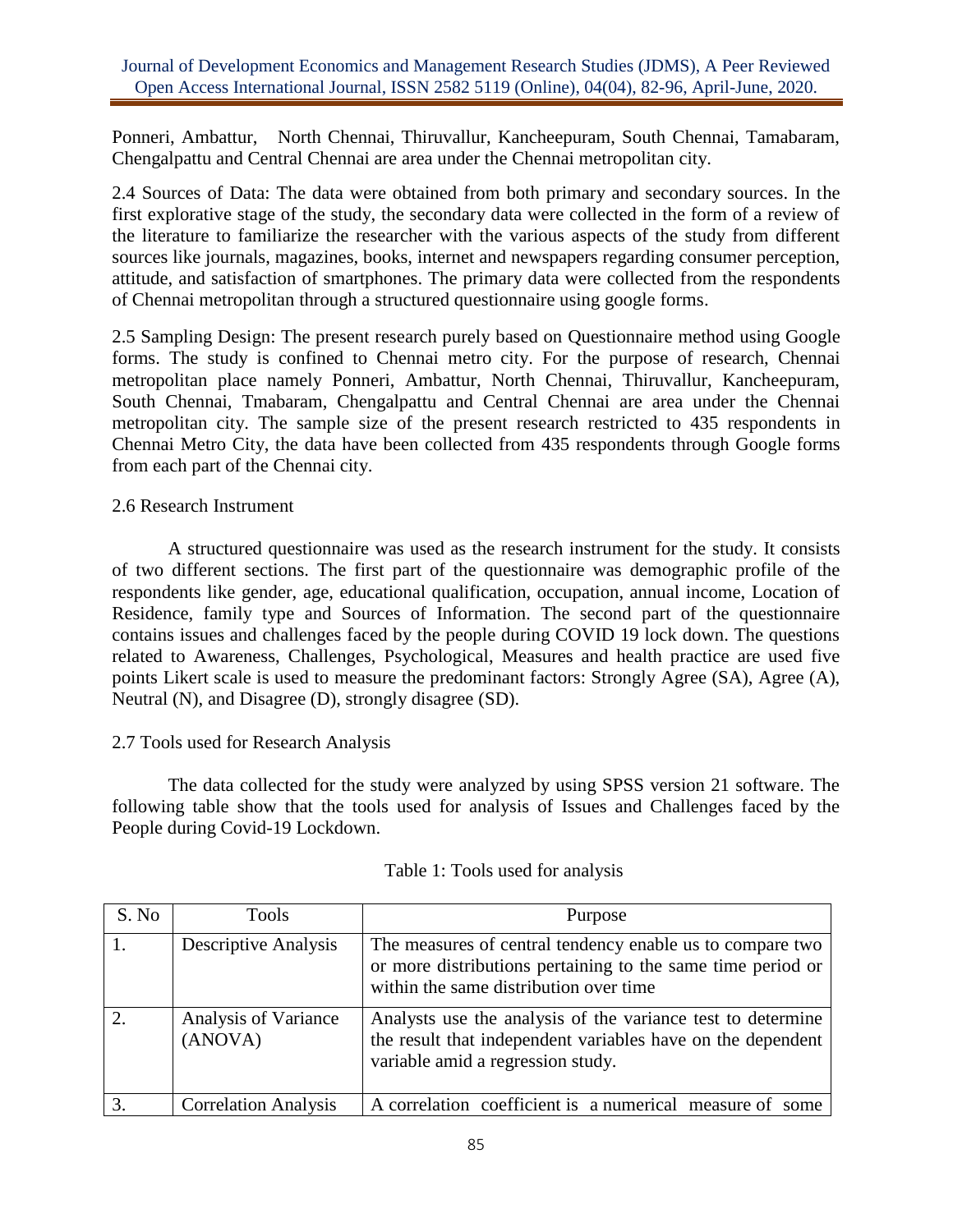|    |                            | type of correlation, meaning a statistical relationship<br>between two variables. They all assume values in the range |
|----|----------------------------|-----------------------------------------------------------------------------------------------------------------------|
|    |                            | from $-1$ to $+1$ , where $+1$ indicates the strongest possible                                                       |
|    |                            | agreement and $-1$ the strongest possible disagreement.                                                               |
| 4. | <b>Regression Analysis</b> | Regression analysis is a set of statistical processes<br>for estimating the relationships among variables. In         |
|    |                            | regression analysis, it is also of interest to characterize the                                                       |
|    |                            | variation of the dependent variable around the prediction of                                                          |
|    |                            | the regression function using a probability distribution.                                                             |

Source: Secondary data.

# 3. Data analysis and Interpretation

|                      | Demographic Profile of the Respondents |         |                              |                |            |  |  |  |
|----------------------|----------------------------------------|---------|------------------------------|----------------|------------|--|--|--|
| Gender               | Frequency                              | Percent | Education                    | Frequency      | Percent    |  |  |  |
| Male                 | 302                                    | 69.4    | <b>High School</b>           | 31             | 7.1        |  |  |  |
| Female               | 133                                    | 30.6    | Diploma / ITI                | 1              | $\cdot$ .2 |  |  |  |
| Total                | 435                                    | 100.0   | <b>UG</b>                    | 202            | 46.4       |  |  |  |
| Age                  | Frequency                              | Percent | PG                           | 124            | 28.5       |  |  |  |
| Less than 20         | 177                                    | 40.7    | Professional                 | 77             | 17.7       |  |  |  |
| $21 - 30$            | 85                                     | 19.5    | Total                        | 435            | 100.0      |  |  |  |
| $31 - 40$            | 102                                    | 23.4    | Source of Information        | Frequency      | Percent    |  |  |  |
| above 40             | 71                                     | 16.3    | Print Media                  | 60             | 13.8       |  |  |  |
| Total                | 435                                    | 100.0   | Social Media                 | 109            | 25.1       |  |  |  |
| Annual Income        | Frequency                              | Percent | Television                   | 255            | 58.6       |  |  |  |
| Less than 2,00,000   | 131                                    | 30.1    | Word of Mouth                | 11             | 2.5        |  |  |  |
| 2,00,001 to 4,00,000 | 97                                     | 22.3    | Total                        | 435            | 100        |  |  |  |
| 4,00,001 to 6,00,000 | 50                                     | 11.5    | <b>Location of Residence</b> | Frequency      | Percent    |  |  |  |
| $6,00,001$ to        | 28                                     | 6.4     | Ponneri                      | $\overline{2}$ | $.5\,$     |  |  |  |
| 10,00,000            | 11                                     |         | Ambatur                      |                | 7.6        |  |  |  |
| above 10,00,000      |                                        | 2.5     |                              | 33             |            |  |  |  |
| Student              | 118                                    | 27.1    | North Chennai                | 61             | 14.0       |  |  |  |
| Total                | 435                                    | 100.0   | Thiruvallur                  | 34             | 7.8        |  |  |  |
| Family Type          | Frequency                              | Percent | Central Chennai              | 76             | 17.5       |  |  |  |
| Nuclear              | 308                                    | 70.8    | Kancheepuram                 | 34             | 7.8        |  |  |  |
| Joint                | 127                                    | 29.2    | South Chennai                | 143            | 32.9       |  |  |  |
| Total                | 435                                    | 100.0   | Tambaram                     | 36             | 8.3        |  |  |  |
|                      |                                        |         | Chengalpattu                 | 16             | 3.7        |  |  |  |
|                      |                                        |         | Total                        | 435            | 100.0      |  |  |  |

# Table 2: Demographic Profile of the respondents

Source: Primary data using SPSS  $N = 435$ .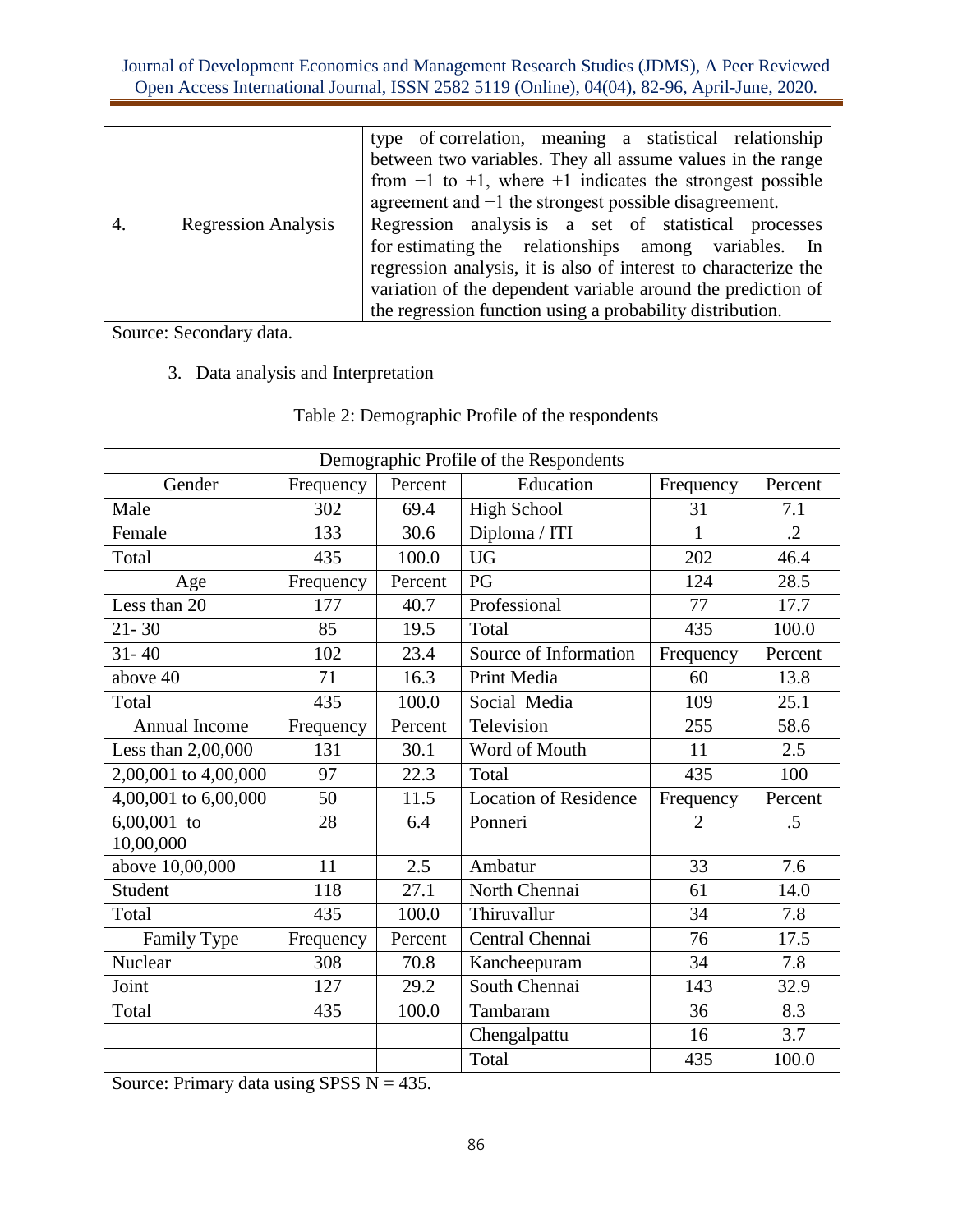Table 2 shows that the demographic profile of the selected respondents of the study using percentage analysis. It showed that out of total respondents 435, 69.3% were male and 30.7% were female respondents. It showed that majority of the respondents (40.7%) were belongs to age group of less than 21 years followed by 31-40 years (21.3%) and Majority (70.8%) of the respondents falling under Nuclear family and 29.2 % are Joint family. It is found that the most of the respondents are aware about COVID 19 through television ie 58.6% and followed by Social media i.e., 25.1%, the most of the respondents location of residence are taken from South Chennai 32.9% and followed by Central Chennai 17.5%.

|                                      |                                     | Mean and Rank Analysis of Selected Variables |                                       |                                        |                          |                        |
|--------------------------------------|-------------------------------------|----------------------------------------------|---------------------------------------|----------------------------------------|--------------------------|------------------------|
| Awareness                            | Temperature<br>s above 27 C         | Idea about<br>wearing<br><b>Masks</b>        | Masks do<br>not<br>guarantee          | <b>Non</b><br>Allopathic<br>Medicine   | Decrease in<br>Income    |                        |
| Mean                                 | 2.66                                | 3.52                                         | 3.19                                  | 2.91                                   | 3.72                     |                        |
| Rank                                 | V                                   | $\mathbf{I}$                                 | III                                   | IV                                     |                          |                        |
| Challenges $\&$<br>Availability      | Decrease in<br>Income               | Difficult to<br>do task                      | Social<br>Distance                    | <b>Basic</b><br>necessities            | Availability<br>of Masks | Food and<br>Vegetables |
| Mean                                 | 3.72                                | 3.28                                         | 3.42                                  | 2.92                                   | 3.26                     | 2.74                   |
| Rank                                 | I                                   | Ш                                            | $\rm II$                              | V                                      | IV                       | VI                     |
| Psychological                        | <b>Stressed</b>                     | Anxious                                      | Leisure<br>Activities                 | Not Enjoying<br>with Family<br>Members | Worried                  |                        |
| Mean                                 | 2.75                                | 3.21                                         | 3.33                                  | 2.29                                   | 3.04                     |                        |
| Rank                                 | IV                                  | $\mathbf{I}$                                 | I                                     | $\mathbf{V}$                           | III                      |                        |
| Measures &<br><b>Health Practice</b> | <b>Best</b><br>Possible<br>Solution | Spreading<br>Awareness                       | Testing<br>need to<br>be<br>Increased | Healthcare<br>facilities               | Overall<br>Measures      |                        |
| Mean                                 | 4.21                                | 3.79                                         | 4.04                                  | 3.55                                   | 3.85                     |                        |
| Rank                                 |                                     | IV                                           | $\mathbf{I}$                          | V                                      | Ш                        |                        |

| Table 3: Mean and Rank analysis of the Selected Variables |  |  |  |  |  |  |  |  |  |  |  |  |
|-----------------------------------------------------------|--|--|--|--|--|--|--|--|--|--|--|--|
|-----------------------------------------------------------|--|--|--|--|--|--|--|--|--|--|--|--|

Source: Primary data using SPSS  $N = 435$ .

Table 3 show that the mean and rank analysis of selected variables for the study. Awareness, Challenges and Availability, Psychological, Measures and Health practice are important variables for the study. According to awareness, Decrease Income (3.72), Idea about wearing Masks (3.52) and Masks do not guarantee (3.19) are ranked I, II, III respectively. While taking Challenges and Availability, Decrease Income (3.72) and maintain Social Distance (3.42) are ranked I and II respectively. Hence psychological of the respondents, Leisure Activities (3.33), anxious (3.21) and Worries (3.04) are ranked I, II and III respectively. Finally Measures and Health practice taken by the authority are best possible solution (4.21), Testing need to be Increased (4.04) and over all measures (3.85) are ranked I, II and III respectively. From the above table if is found that people aware about wearing mask, maintaining social distance,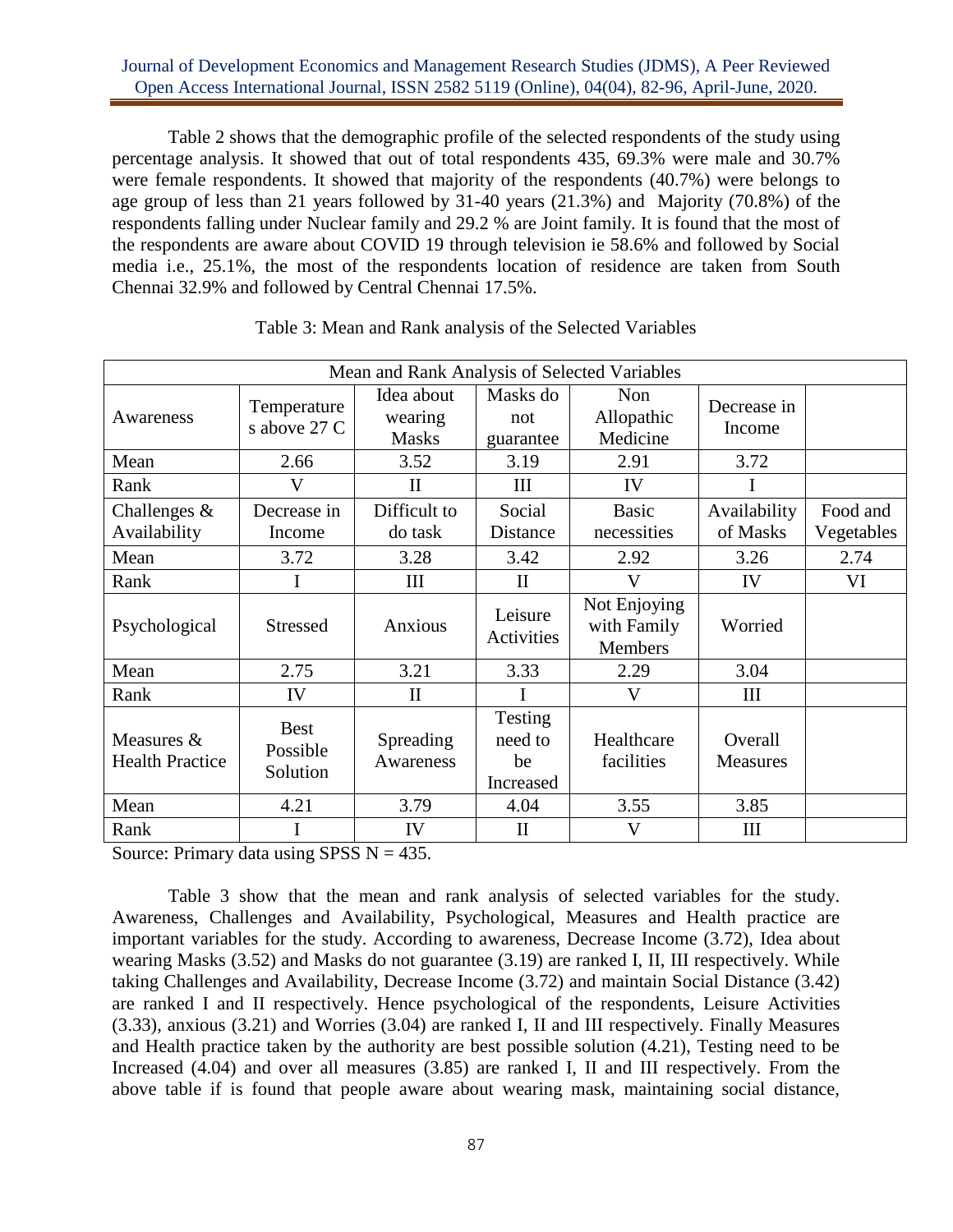Lockdown is the best possible to control the COVID 19 and overall measures taken by the authority are very satisfied by the general people during the lockdown.

| <b>KMO</b> and Bartlett's Test                   |                    |         |  |  |
|--------------------------------------------------|--------------------|---------|--|--|
| Kaiser-Meyer-Olkin Measure of Sampling Adequacy. |                    |         |  |  |
|                                                  | Approx. Chi-Square | 416.457 |  |  |
| <b>Bartlett's Test of Sphericity</b>             | df                 | 15      |  |  |
|                                                  | Sig.               | .000    |  |  |
| Factor Matrix <sup>a</sup>                       |                    |         |  |  |
| Awareness                                        |                    | .491    |  |  |
| Challenges                                       |                    | .629    |  |  |
| Availability                                     |                    | .444    |  |  |
| Psychological                                    |                    | .425    |  |  |
| <b>Measures</b>                                  |                    | .696    |  |  |
| Healthy practice                                 |                    | .527    |  |  |
| Extraction Method: Principal Axis Factoring.     |                    |         |  |  |
| a. 1 factors extracted. 7 iterations required.   |                    |         |  |  |

Table 4: Shows that the Factors Analysis of Selected variables

Source: Primary data using SPSS  $N = 435$ .

The percentage of the total item variance for model was explained by 75%. The variance value was more than the recommended value of 60% indicated the further EFA can be done. A significant (p<0.05) KMO value 0.750, Chi-square value 416.457 with df 15 arrived using KMO test. A significant result (Sig.  $< 0.05$ ) of KMO value more than 0.6 indicated that variables were related to one another and meaningful EFA could be performed. The Table 3.3 described the items loaded after the factor analysis. All the items are exactly loaded to the corresponding factor shows that all the items can be retained for further study. Ford et al., (1986) suggested that factor loadings more than 0.40 criterion levels appear to be meaningful. As all the factor namely Awareness (0.491), Challenges (0.629), Availability (0.444), Psychological (0.425), Measure (0.696) and Health Practice (0.527) loading values are more than 0.4 and loaded to their relevant scales all these 6 items were retained for the further studies.

Table 5: ANOVA Test of Income and Selected variables of the study

| <b>ANOVA TEST</b>  |                        |     |        |           |        |                       |       |  |  |
|--------------------|------------------------|-----|--------|-----------|--------|-----------------------|-------|--|--|
| Income and Factors |                        | N   | Mean   | Std.      | Std.   |                       | Sig   |  |  |
|                    |                        |     |        | Deviation | Error  | $\mathbf{F}$<br>5.995 |       |  |  |
|                    | Less than $2,00,000$   | 131 | 3.1099 | .67080    | .05861 |                       |       |  |  |
|                    | 2,00,001 to 4,00,000   | 97  | 3.4619 | .78335    | .07954 |                       |       |  |  |
| Awareness          | 4,00,001 to $6,00,000$ | 50  | 2.8600 | .79821    | .11288 |                       | 0.000 |  |  |
|                    | $6,00,001$ to          | 28  | 2.9714 | .80868    | .15283 |                       |       |  |  |
|                    | 10,00,000              |     |        |           |        |                       |       |  |  |
|                    | above 10,00,000        | 11  | 2.9818 | .72363    | .21818 |                       |       |  |  |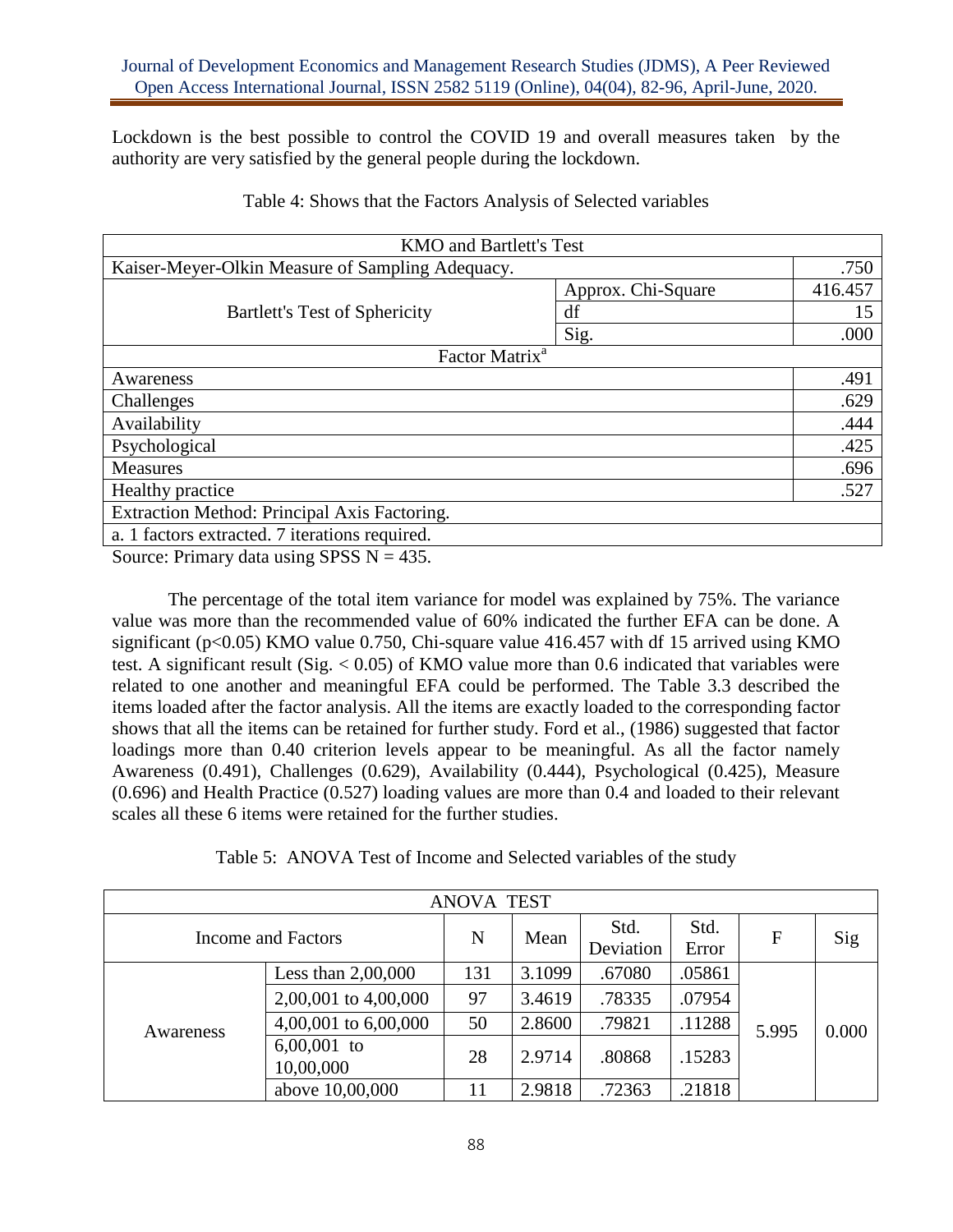|                 | Student                    | 118 | 3.1085 | .63226  | .05820 |       |       |
|-----------------|----------------------------|-----|--------|---------|--------|-------|-------|
|                 | Less than 2,00,000         | 131 | 3.4478 | .75535  | .06599 |       |       |
|                 | 2,00,001 to 4,00,000       | 97  | 3.6564 | .64988  | .06599 |       |       |
|                 | 4,00,001 to 6,00,000       | 50  | 3.2933 | .78720  | .11133 |       |       |
| Challenges      | $6,00,001$ to<br>10,00,000 | 28  | 3.2024 | .93112  | .17597 | 3.445 | 0.050 |
|                 | above 10,00,000            | 11  | 3.9697 | .43345  | .13069 |       |       |
|                 | Student                    | 118 | 3.4492 | .79215  | .07292 |       |       |
|                 | Less than 2,00,000         | 131 | 2.9720 | .92546  | .08086 |       |       |
|                 | 2,00,001 to 4,00,000       | 97  | 2.9897 | .95556  | .09702 |       |       |
|                 | 4,00,001 to 6,00,000       | 50  | 2.8200 | .85505  | .12092 |       |       |
| Availability    | $6,00,001$ to<br>10,00,000 | 28  | 2.5476 | .80233  | .15163 | 2.114 | 0.063 |
|                 | above 10,00,000            | 11  | 3.2121 | .84686  | .25534 |       |       |
|                 | Student                    | 118 | 3.1045 | .93948  | .08649 |       |       |
|                 | Less than 2,00,000         | 131 | 2.8885 | .74345  | .06496 |       |       |
|                 | 2,00,001 to 4,00,000       | 97  | 3.0680 | .74492  | .07564 |       |       |
|                 | 4,00,001 to 6,00,000       | 50  | 2.8640 | .70153  | .09921 | 1.315 |       |
| Psychological   | $6,00,001$ to<br>10,00,000 | 28  | 2.8071 | .75126  | .14197 |       | 0.256 |
|                 | above 10,00,000            | 11  | 3.1455 | .84423  | .25455 |       |       |
|                 | Student                    | 118 | 2.8729 | .73014  | .06721 |       |       |
|                 | Less than 2,00,000         | 131 | 4.0153 | .81531  | .07123 |       |       |
|                 | 2,00,001 to 4,00,000       | 97  | 4.1856 | .76975  | .07816 |       |       |
|                 | 4,00,001 to 6,00,000       | 50  | 3.8667 | .93799  | .13265 |       |       |
| Measures        | $6,00,001$ to<br>10,00,000 | 28  | 3.8810 | 1.17664 | .22236 | 2.291 | 0.045 |
|                 | above 10,00,000            | 11  | 4.5152 | .45616  | .13754 |       |       |
|                 | Student                    | 118 | 3.9181 | .84949  | .07820 |       |       |
|                 | Less than $2,00,000$       | 131 | 3.6527 | .80597  | .07042 |       |       |
|                 | 2,00,001 to 4,00,000       | 97  | 3.8196 | .80099  | .08133 |       |       |
|                 | 4,00,001 to 6,00,000       | 50  | 3.5400 | .76825  | .10865 |       |       |
| Health practice | $6,00,001$ to<br>10,00,000 | 28  | 3.4821 | .91775  | .17344 | 1.678 | 0.139 |
|                 | above 10,00,000            | 11  | 3.5455 | .90704  | .27348 |       |       |
|                 | Student                    | 118 | 3.7966 | .84286  | .07759 |       |       |

Source: Primary data using SPSS  $N = 435$ .

The significant difference between the income and issues and challenges faced by the people are analyzed with the help of ANOVA test. The results of ANOVA test are portrayed in the Table 5.The result indicate that F value and sig value of selected variables for the study namely Awareness (5.995 and 0.000), Challenges (3.445 and 0.050), Availability (2.114 and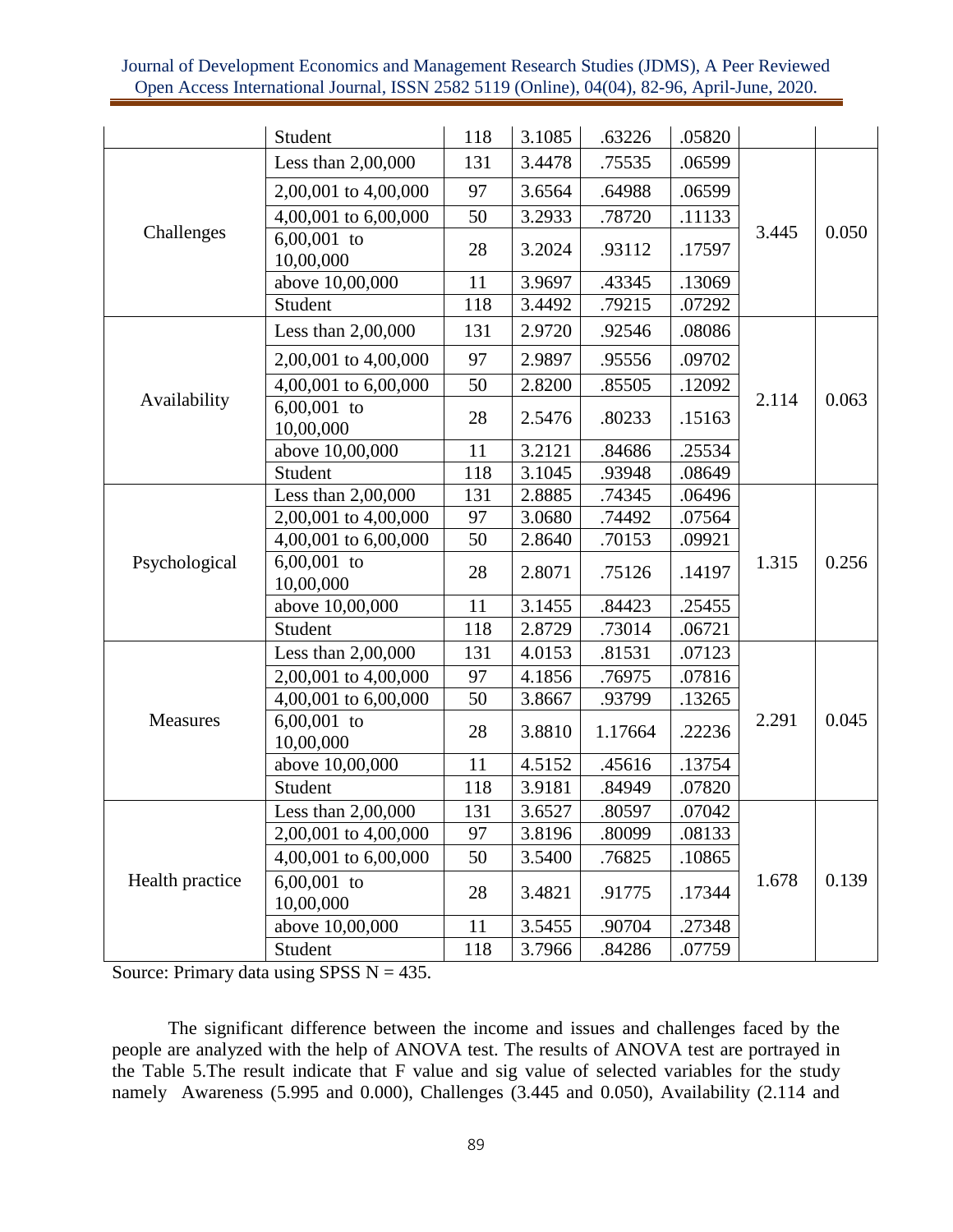0.063), psychological (1.315 and 0.256), Measures (2.291 and 0.045) and Health practice (1.678 and 0.139) significance value of Awareness, Challenges and Measures are less than 0.05 and Psychological and Health practice are greater than 0.05 ,it show that there is no significant difference among the Income and Issue and Challenges faced by the people during COVID 19 lockdown.

|                 |                 | <b>ANOVA TEST</b> |        |                   |               |                |       |
|-----------------|-----------------|-------------------|--------|-------------------|---------------|----------------|-------|
|                 | Age and Factors | $\mathbf N$       | Mean   | Std.<br>Deviation | Std.<br>Error | $\overline{F}$ | Sig   |
|                 | Less than 20    | 177               | 3.1232 | .61235            | .04603        |                |       |
| Awareness       | $21 - 30$       | 85                | 3.0753 | .67045            | .07272        | 1.647          | 0.178 |
|                 | $31 - 40$       | 102               | 3.2843 | .86399            | .08555        |                |       |
|                 | Above 40        | 71                | 3.0958 | .85981            | .10204        |                |       |
|                 | Less than 20    | 177               | 3.4765 | .72534            | .05452        |                |       |
|                 | $21 - 30$       | 85                | 3.5137 | .72476            | .07861        | 0.289          | 0.834 |
| challenges      | $31 - 40$       | 102               | 3.4183 | .85298            | .08446        |                |       |
|                 | Above 40        | 71                | 3.5023 | .78249            | .09286        |                |       |
|                 | Less than 20    | 177               | 3.0452 | .90549            | .06806        |                |       |
|                 | $21 - 30$       | 85                | 3.0078 | .92864            | .10073        | 1.128          | 0.337 |
| Availability    | $31 - 40$       | 102               | 2.8399 | .95179            | .09424        |                |       |
|                 | Above 40        | 71                | 2.9437 | .92922            | .11028        |                |       |
|                 | Less than 20    | 177               | 2.8520 | .74071            | .05567        |                |       |
| Psychological   | $21 - 30$       | 85                | 2.9529 | .64413            | .06987        | 1.195          | 0.311 |
|                 | $31 - 40$       | 102               | 3.0216 | .74084            | .07335        |                |       |
|                 | Above 40        | 71                | 2.9211 | .83459            | .09905        |                |       |
|                 | Less than 20    | 177               | 4.0320 | .78952            | .05934        |                |       |
| Measures        | $21 - 30$       | 85                | 3.9804 | .84883            | .09207        | 0.203          | 0.894 |
|                 | $31 - 40$       | 102               | 3.9771 | .98197            | .09723        |                |       |
|                 | Above 40        | 71                | 4.0610 | .84948            | .10081        |                |       |
|                 | Less than 20    | 177               | 3.7599 | .78893            | .05930        |                |       |
|                 | $21 - 30$       | 85                | 3.7647 | .81499            | .08840        |                |       |
| Health practice | $31 - 40$       | 102               | 3.6127 | .88694            | .08782        | 1.133          | 0.335 |
|                 | Above 40        | 71                | 3.6127 | .82461            | .09786        |                |       |

|  | Table 6: ANOVA Test of Age and Selected variables of the study |  |  |  |
|--|----------------------------------------------------------------|--|--|--|
|  |                                                                |  |  |  |

Source: Primary data using SPSS  $N = 435$ .

The significant difference between the Age and issues and challenges faced by the people are analyzed with the help of ANOVA test. The results of ANOVA test are portrayed in the Table 6.The result indicate that F value and sig value of selected variables for the study namely Awareness (1.647 and 0.178), Challenges (0.289 and 0.834), Availability (0.128 and 0.337), psychological (1.195 and 0.311), Measures (0.203 and 0.899) and Health practice (1.133 and 0.335) significance value of all the selected variable are greater than 0.05 ,it show that there is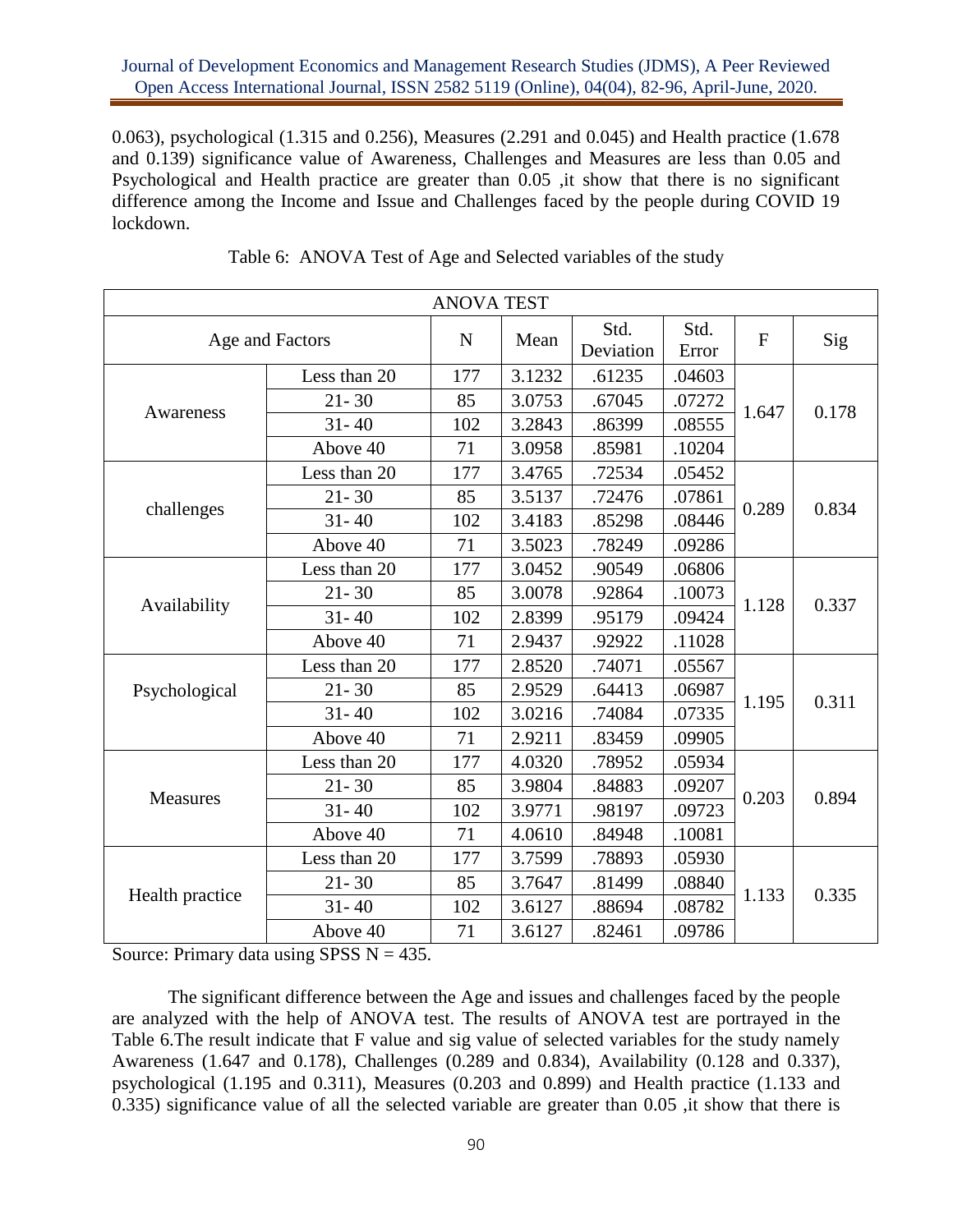significant difference among the Age and Issue and Challenges faced by the people during COVID 19 lockdown.

| <b>ANOVA TEST</b> |                   |                |        |                   |               |              |       |
|-------------------|-------------------|----------------|--------|-------------------|---------------|--------------|-------|
|                   | Place and Factors | $\mathbf N$    | Mean   | Std.<br>Deviation | Std.<br>Error | $\mathbf{F}$ | Sig   |
|                   | Ponneri           | $\overline{2}$ | 4.3000 | .42426            | .30000        |              |       |
|                   | Ambatur           | 33             | 3.0788 | .85138            | .14821        |              |       |
|                   | North Chennai     | 61             | 3.1082 | .74438            | .09531        |              |       |
|                   | Thiruvallur       | 34             | 3.2471 | .75488            | .12946        |              |       |
| Awareness         | Central Chennai   | 76             | 3.1632 | .70481            | .08085        | 1.017        | 0.422 |
|                   | Kancheepuram      | 34             | 3.1588 | .90223            | .15473        |              |       |
|                   | South Chennai     | 143            | 3.0993 | .64650            | .05406        |              |       |
|                   | Tambaram          | 36             | 3.2889 | .69684            | .11614        |              |       |
|                   | Chengalpattu      | 16             | 3.0875 | .94083            | .23521        |              |       |
|                   | Ponneri           | $\overline{2}$ | 4.8333 | .23570            | .16667        |              |       |
|                   | Ambatur           | 33             | 3.6667 | .61237            | .10660        |              |       |
|                   | North Chennai     | 61             | 3.3825 | .80470            | .10303        |              | 0.089 |
|                   | Thiruvallur       | 34             | 3.6471 | .70085            | .12019        | 1.734        |       |
| Challenges        | Central Chennai   | 76             | 3.3904 | .77055            | .08839        |              |       |
|                   | Kancheepuram      | 34             | 3.4608 | .74768            | .12823        |              |       |
|                   | South Chennai     | 143            | 3.4895 | .74199            | .06205        |              |       |
|                   | Tambaram          | 36             | 3.4537 | .73960            | .12327        |              |       |
|                   | Chengalpattu      | 16             | 3.2292 | 1.10029           | .27507        |              |       |
|                   | Ponneri           | $\overline{2}$ | 4.6667 | .47140            | .33333        |              |       |
|                   | Ambatur           | 33             | 2.9495 | .93215            | .16227        |              |       |
|                   | North Chennai     | 61             | 2.9399 | .92598            | .11856        |              |       |
|                   | Thiruvallur       | 34             | 2.7647 | 1.00346           | .17209        |              |       |
| Availability      | Central Chennai   | 76             | 2.9079 | .69623            | .07986        | 3.012        | 0.003 |
|                   | Kancheepuram      | 34             | 2.8922 | .99060            | .16989        |              |       |
|                   | South Chennai     | 143            | 3.1865 | .96627            | .08080        |              |       |
|                   | Tambaram          | 36             | 2.7222 | .81064            | .13511        |              |       |
|                   | Chengalpattu      | 16             | 2.5208 | .98859            | .24715        |              |       |
|                   | Ponneri           | $\overline{2}$ | 3.9000 | 1.27279           | .90000        |              |       |
|                   | Ambatur           | 33             | 3.2242 | .74290            | .12932        |              |       |
|                   | North Chennai     | 61             | 2.9770 | .75374            | .09651        |              |       |
| Psychological     | Thiruvallur       | 34             | 3.0706 | .81781            | .14025        | 2.021        | 0.043 |
|                   | Central Chennai   | 76             | 2.8079 | .69546            | .07978        |              |       |
|                   | Kancheepuram      | 34             | 2.8176 | .64454            | .11054        |              |       |

Table 7: ANOVA Test of Place of Residence and Selected variables of the study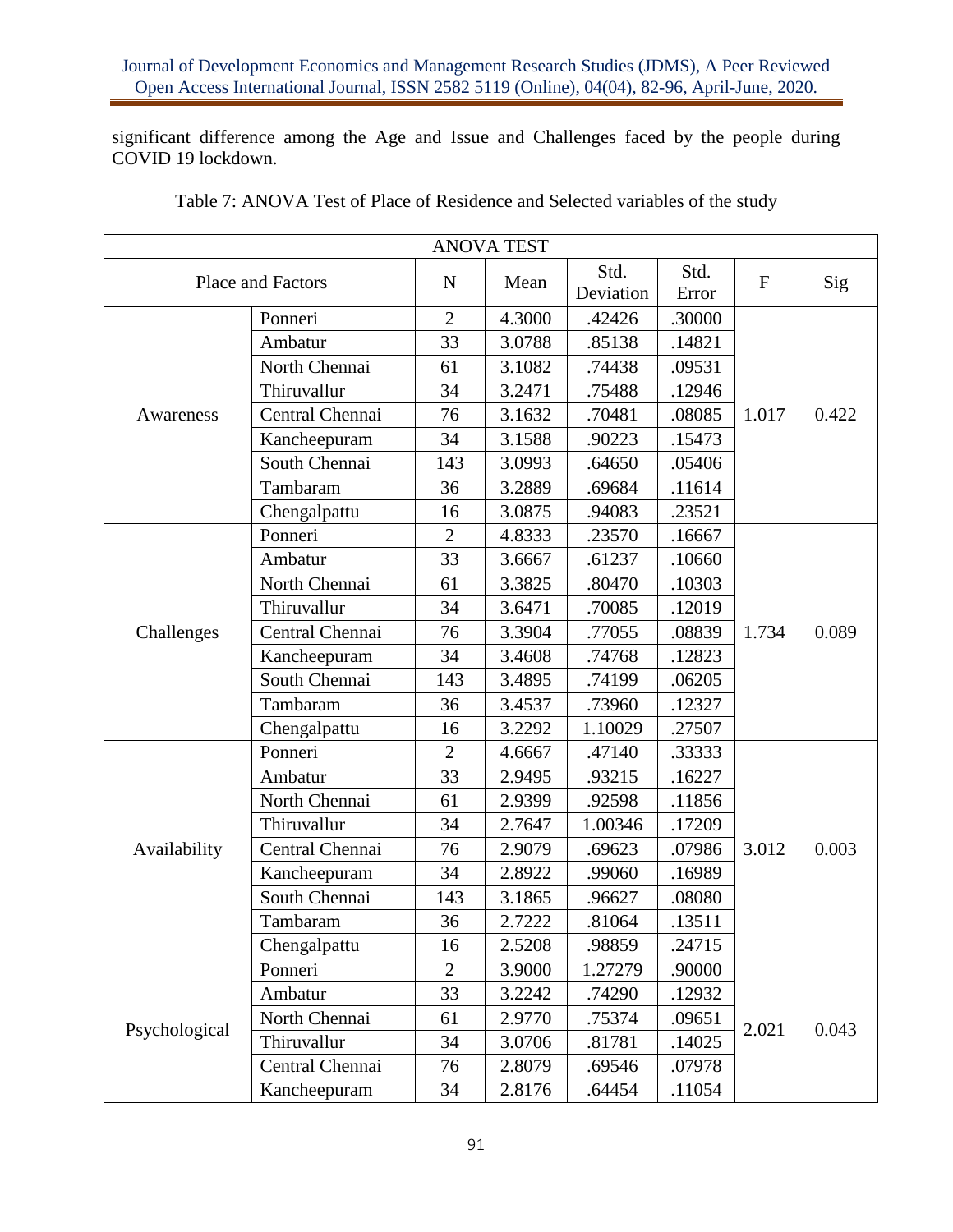|                 | South Chennai   | 143            | 2.8699 | .74503  | .06230  |       |       |
|-----------------|-----------------|----------------|--------|---------|---------|-------|-------|
|                 | Tambaram        | 36             | 3.0111 | .70580  | .11763  |       |       |
|                 | Chengalpattu    | 16             | 2.7000 | .69282  | .17321  |       |       |
|                 | Ponneri         | $\overline{2}$ | 3.3333 | 1.88562 | 1.33333 |       | 0.111 |
|                 | Ambatur         | 33             | 4.2222 | .84847  | .14770  |       |       |
|                 | North Chennai   | 61             | 3.9672 | .90207  | .11550  |       |       |
|                 | Thiruvallur     | 34             | 4.2059 | .67677  | .11606  |       |       |
| <b>Measures</b> | Central Chennai | 76             | 3.8947 | .92570  | .10619  | 1.642 |       |
|                 | Kancheepuram    | 34             | 4.1078 | .70458  | .12083  |       |       |
|                 | South Chennai   | 143            | 4.0629 | .77313  | .06465  |       |       |
|                 | Tambaram        | 36             | 3.9444 | .90326  | .15054  |       |       |
|                 | Chengalpattu    | 16             | 3.5208 | 1.27639 | .31910  |       |       |
|                 | Ponneri         | $\overline{2}$ | 4.0000 | 0.00000 | 0.00000 |       |       |
|                 | Ambatur         | 33             | 3.8333 | .76716  | .13355  |       |       |
|                 | North Chennai   | 61             | 3.6066 | .98368  | .12595  |       |       |
| Health practice | Thiruvallur     | 34             | 3.7647 | .92307  | .15830  |       |       |
|                 | Central Chennai | 76             | 3.6711 | .75079  | .08612  | 0.894 | 0.521 |
|                 | Kancheepuram    | 34             | 3.7794 | .74051  | .12700  |       |       |
|                 | South Chennai   | 143            | 3.6888 | .80449  | .06727  |       |       |
|                 | Tambaram        | 36             | 3.8750 | .71088  | .11848  |       |       |
|                 | Chengalpattu    | 16             | 3.3438 | .99530  | .24883  |       |       |

Source: Primary data using SPSS  $N = 435$ .

The significant difference between the Place of residence and issues and challenges faced by the people are analyzed with the help of ANOVA test. The results of ANOVA test are portrayed in the Table 7.The result indicate that F value and sig value of selected variables for the study namely Awareness (1.017 and 0.422), Challenges (1.734 and 0.089), Availability (3.012 and 0.003), psychological (2.021 and 0.043), Measures (1.642 and 0.111) and Health practice (0.894 and 0.521) significance value of all the variables are greater than 0.05 except Availability, it show that there is significant difference among the place of residence and Issue and Challenges faced by the people during COVID 19 lockdown.

Table 8: ANOVA Test of Source and Selected variables of the study

| <b>ANOVA TEST</b> |               |     |        |                   |               |       |       |  |
|-------------------|---------------|-----|--------|-------------------|---------------|-------|-------|--|
|                   |               | N   | Mean   | Std.<br>Deviation | Std.<br>Error | F     | Sig   |  |
| Awareness         | Print Media   | 60  | 3.0933 | .60670            | .07833        | 1.765 | 0.153 |  |
|                   | Social Media  | 109 | 3.0550 | .75320            | .07214        |       |       |  |
|                   | Television    | 255 | 3.2102 | .73905            | .04628        |       |       |  |
|                   | Word of mouth | 11  | 2.8909 | .94811            | .28587        |       |       |  |
| Challenges        | Print Media   | 60  | 3.5556 | .69072            | .08917        | 4.664 | 0.003 |  |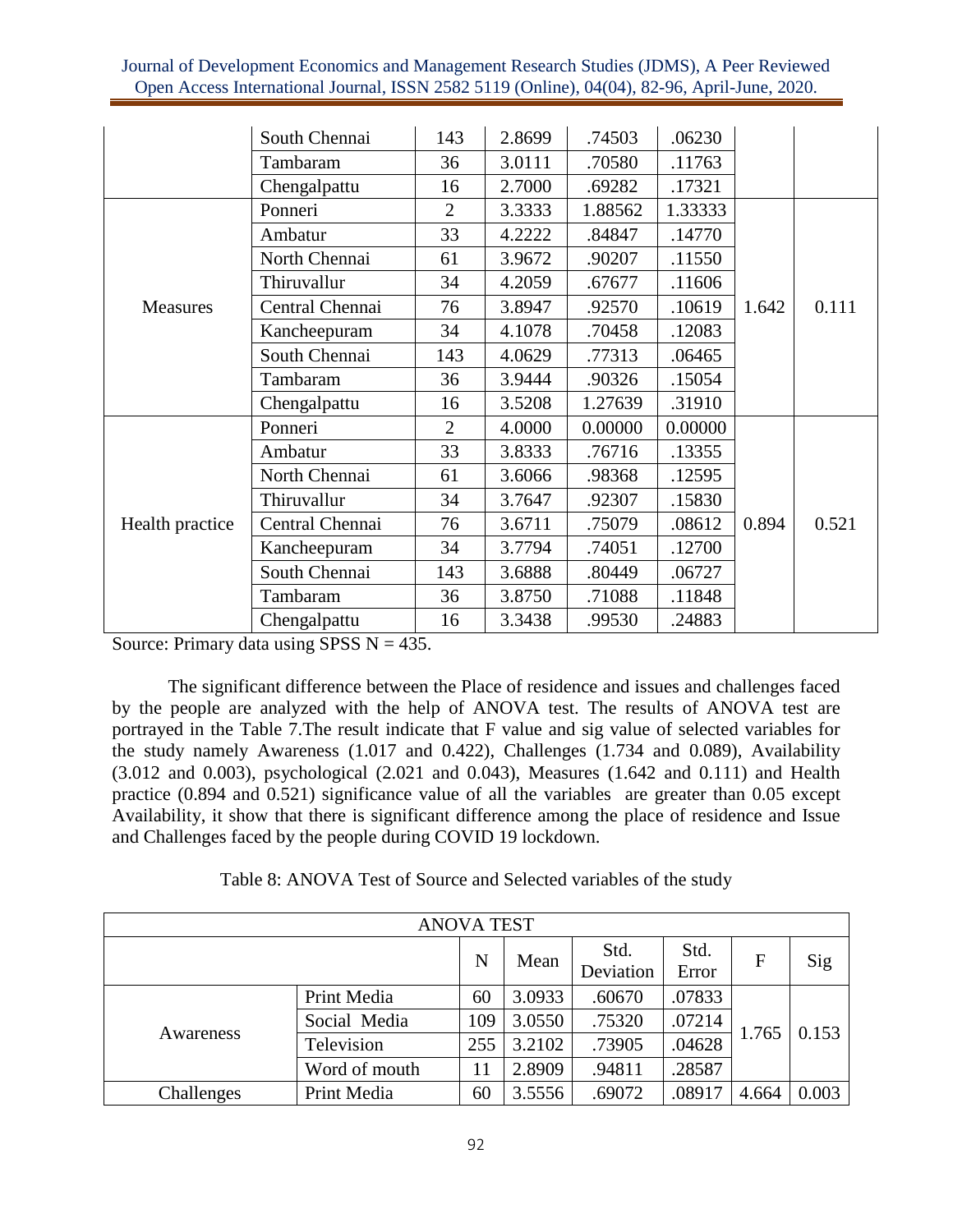|                                                     | Social Media  | 109                                                                                                                                                                                  | 3.3884 | .86604  | .08295 |       |       |
|-----------------------------------------------------|---------------|--------------------------------------------------------------------------------------------------------------------------------------------------------------------------------------|--------|---------|--------|-------|-------|
|                                                     | Television    | 255                                                                                                                                                                                  | 3.5242 | .70382  | .04408 |       |       |
|                                                     | Word of mouth | 11                                                                                                                                                                                   | 2.7273 | 1.03084 | .31081 |       |       |
| Availability                                        | Print Media   | 60                                                                                                                                                                                   | 3.1000 | 1.02198 | .13194 |       | 0.056 |
|                                                     | Social Media  | 109                                                                                                                                                                                  | 2.7982 | .86307  | .08267 | 2.54  |       |
|                                                     | Television    | 255                                                                                                                                                                                  | 3.0327 | .91228  | .05713 |       |       |
|                                                     | Word of mouth | 11                                                                                                                                                                                   | 2.6364 | 1.07966 | .32553 |       |       |
|                                                     | Print Media   | 60                                                                                                                                                                                   | 2.8933 | .73227  | .09454 | 3.066 | 0.028 |
|                                                     | Social Media  | 109                                                                                                                                                                                  | 2.7945 | .75349  | .07217 |       |       |
|                                                     | Television    | 255                                                                                                                                                                                  | 3.0008 | .73162  | .04582 |       |       |
|                                                     | Word of mouth | 11                                                                                                                                                                                   | 2.5455 | .60723  | .18309 |       |       |
|                                                     | Print Media   | 60                                                                                                                                                                                   | 4.0444 | .63027  | .08137 |       | 0.000 |
|                                                     | Social Media  | 109                                                                                                                                                                                  | 3.9113 | .92701  | .08879 | 7.815 |       |
| Psychological<br><b>Measures</b><br>Health practice | Television    | 255                                                                                                                                                                                  | 4.0980 | .81030  | .05074 |       |       |
|                                                     | Word of mouth | 11<br>2.9091<br>1.38316<br>.41704<br>3.6333<br>.90135<br>.11636<br>60<br>3.6514<br>109<br>.80939<br>.07753<br>255<br>3.7627<br>.04976<br>.79466<br>3.1818<br>.31818<br>11<br>1.05529 |        |         |        |       |       |
|                                                     | Print Media   |                                                                                                                                                                                      |        |         |        |       | 0.005 |
|                                                     | Social Media  |                                                                                                                                                                                      |        |         |        | 2.218 |       |
|                                                     | Television    |                                                                                                                                                                                      |        |         |        |       |       |
|                                                     | Word of mouth |                                                                                                                                                                                      |        |         |        |       |       |

Source: Primary data using SPSS N= 435.

The significant difference between the source of information about COIVD 19 and issues and challenges faced by the people are analyzed with the help of ANOVA test. The results of ANOVA test are portrayed in the Table 8.The result indicate that F value and sig value of selected variables for the study namely Awareness (1.765 and 0.0153), Challenges (4.664 and 0.003), Availability (2.540 and 0.056), psychological (3.066 and 0.028), Measures (7.815 and 0.000) and Health practice (2.218 and 0.005) significance value of all the variables are less than 0.05,it show that there is no significant difference among the place of residence and Issue and Challenges faced by the people during COVID 19 lockdown.

Table 9: Correlation Analysis of Selected variables

| Correlations  |             |            |              |               |             |                    |  |  |  |
|---------------|-------------|------------|--------------|---------------|-------------|--------------------|--|--|--|
| Factors       | Awareness   | Challenges | Availability | Psychological | Measures    | Health<br>practice |  |  |  |
| Awareness     |             | $.403***$  | .210**       | $.220$ **     | $.279$ **   | $.227***$          |  |  |  |
| Challenges    | $.403***$   |            | $.318***$    | $.278$ **     | $.407***$   | $.243***$          |  |  |  |
| Availability  | $.210^{**}$ | $.318***$  |              | $.112*$       | $.270^{**}$ | $.310^{**}$        |  |  |  |
| Psychological | $.220$ **   | $.278***$  | $.112*$      |               | $.359***$   | $.183***$          |  |  |  |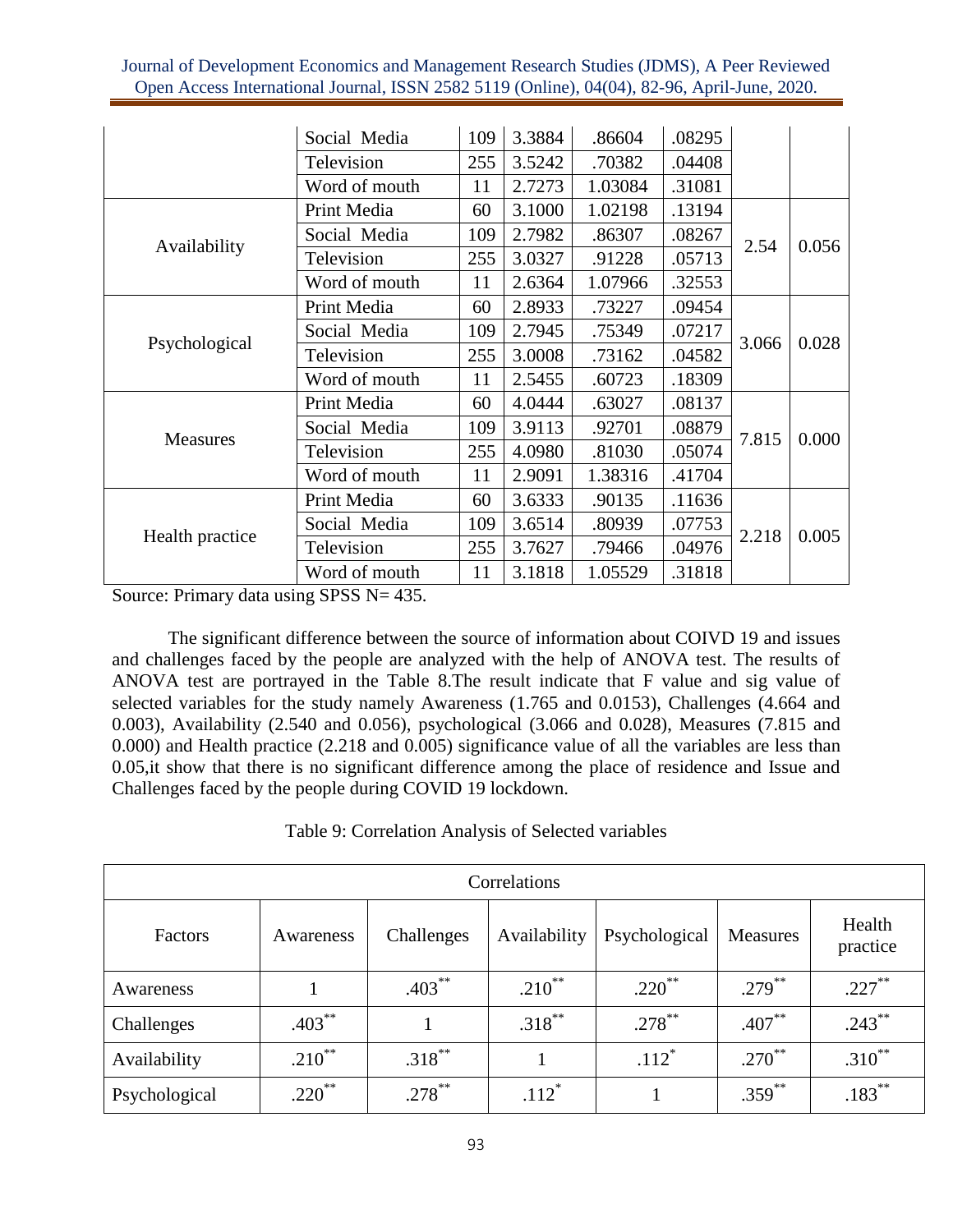| Measures                                                                                                                                                                                                                                                                                                                                                                                                                 | $270$ <sup>**</sup><br>ر این | $.407***$ | $270$ <sup>**</sup><br>.210 | $.359^{**}$                 |                                   | $.445***$ |  |  |
|--------------------------------------------------------------------------------------------------------------------------------------------------------------------------------------------------------------------------------------------------------------------------------------------------------------------------------------------------------------------------------------------------------------------------|------------------------------|-----------|-----------------------------|-----------------------------|-----------------------------------|-----------|--|--|
| <b>Health Practice</b>                                                                                                                                                                                                                                                                                                                                                                                                   | 227<br>ا ساسا .              | $.243***$ | $.310^{**}$                 | $102$ <sup>**</sup><br>.103 | $\mathbf{A} = \mathbf{A}$<br>.443 |           |  |  |
| $\Gamma_{\text{correspond}}$ $\Gamma_{\text{m}}$ $\Gamma_{\text{c}}$ $\Gamma_{\text{c}}$ $\Gamma_{\text{c}}$ $\Gamma_{\text{c}}$ $\Gamma_{\text{c}}$ $\Gamma_{\text{c}}$ $\Gamma_{\text{c}}$ $\Gamma_{\text{c}}$ $\Gamma_{\text{c}}$ $\Gamma_{\text{c}}$ $\Gamma_{\text{c}}$ $\Gamma_{\text{c}}$ $\Gamma_{\text{c}}$ $\Gamma_{\text{c}}$ $\Gamma_{\text{c}}$ $\Gamma_{\text{c}}$ $\Gamma_{\text{c}}$ $\Gamma_{\text{c}}$ |                              |           |                             |                             |                                   |           |  |  |

Source: Primary data using SPSS.  $N = 435$ .

The correlation analysis table 9 shows that the Correlation Analysis of issue and challenges faced by the people during COVID 19 lockdown. Table 3.8 indicates the relationship between the important factors relate to issues and challenges faced by the people namely Awareness, Challenges, Availability, Psychological, Measures and health practice are positively correlated Hence, There is a positive Relationship between factors related to study issue and challenges faced by the people during COVID 19 Lockdown.

| <b>Model Summary</b> |                                                                                               |                                  |                       |                      |                                     |           |                   |  |
|----------------------|-----------------------------------------------------------------------------------------------|----------------------------------|-----------------------|----------------------|-------------------------------------|-----------|-------------------|--|
| Model                |                                                                                               | $\mathbf R$                      | $\mathbf R$<br>Square | Adjusted<br>R Square | Std.<br>Error of<br>the<br>Estimate | ${\bf F}$ | Sig.              |  |
|                      |                                                                                               | .587 <sup>a</sup>                | .345                  | .337                 | .69765                              | 45.111    | .000 <sup>b</sup> |  |
|                      | a. Predictors: (Constant), Healthpractice, Psychological, Awareness, Availability, Challenges |                                  |                       |                      |                                     |           |                   |  |
|                      |                                                                                               | Coefficients <sup>a</sup>        |                       |                      |                                     |           |                   |  |
| Model                |                                                                                               | <b>Standardized Coefficients</b> |                       |                      |                                     |           |                   |  |
|                      |                                                                                               |                                  | Beta                  |                      | sig<br>Т                            |           |                   |  |
| 1                    | (Constant)                                                                                    |                                  |                       |                      | 3.561                               |           | .000              |  |
|                      | Awareness                                                                                     |                                  |                       | .054                 | 1.236                               |           | .217              |  |
|                      | Challenges                                                                                    |                                  |                       | .227                 | 5.012                               |           | .000              |  |
|                      | Availability                                                                                  |                                  |                       | .064                 | 1.491                               |           | .137              |  |
|                      | Psychological                                                                                 |                                  |                       | .219                 | 5.312                               |           | .000              |  |
|                      | Health practice                                                                               |                                  |                       | .317                 | 7.516                               |           | .000              |  |
|                      | a. Dependent Variable: Measures                                                               |                                  |                       |                      |                                     |           |                   |  |

Table 10: Regression Analysis of Selected variables

Source: Primary data using SPSS  $N = 435$ .

:

The impact of issue and challenge faced by the people during COVID 19 lockdown using Regression Model. The result of the Regression model was projected in the Table 3.9 The adjusted R square value in the table 10 shows that the model accounts for .587 i.e., 58 percentage of the variance in the measures of issue and challenges faced by the people. This variance is due to the other factors of Information  $R^2 = 0.345$  and  $F = 45.9$  and sig value = 0.000. The standardized beta for the Awareness,  $\beta = 0.54$ , sig value = 0.217, Challenges,  $\beta = 0.227$  sig value = 0.000, Availability  $\beta = 0.640$ , sig value = 0.137, Psychological  $\beta = 0.219$ , sig value = 0.000, health practice  $\beta = 0.317$ , sig value = 0.000, shows the significant contribution towards the measures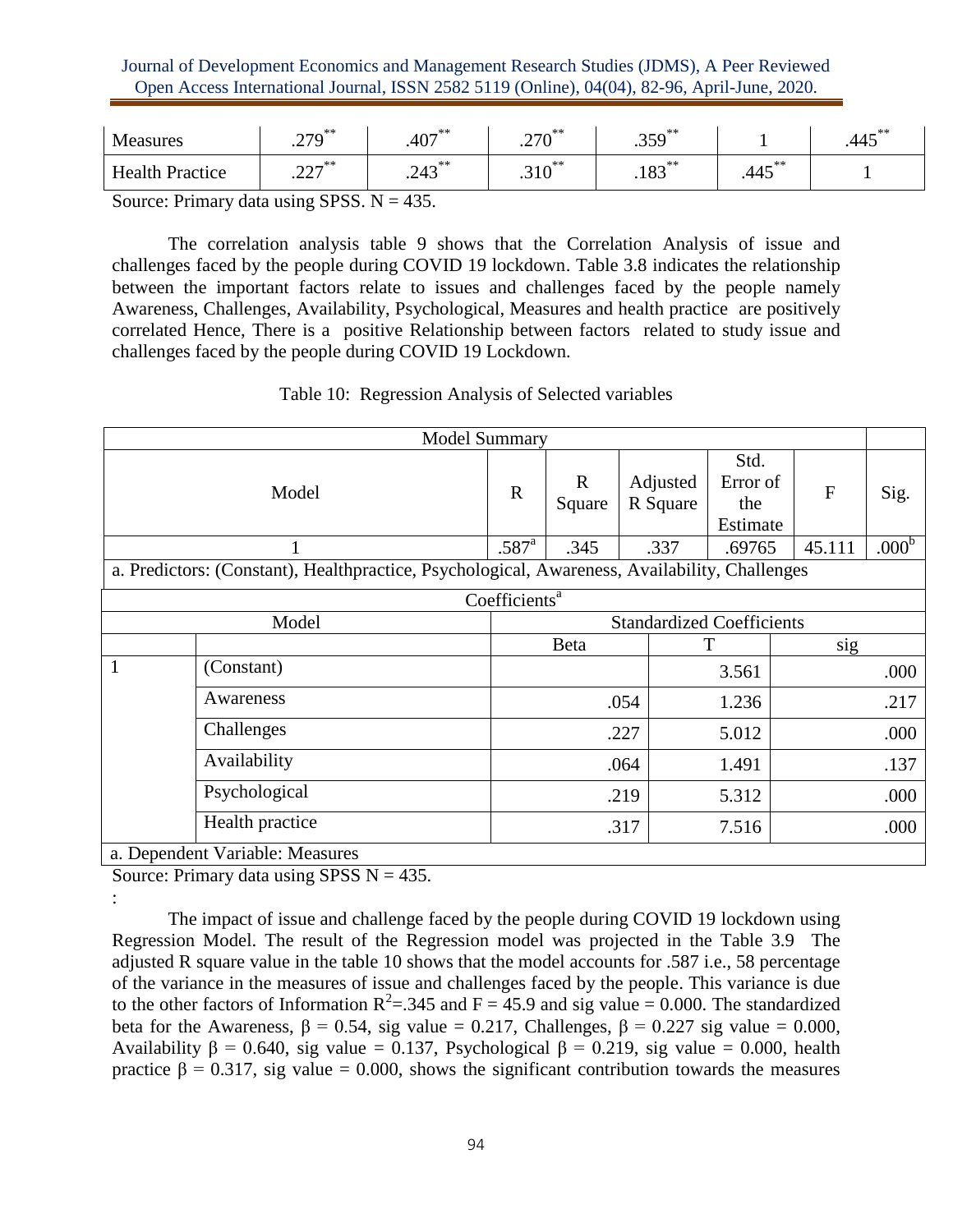taken by the authority during the COVID 19. This shows that there is a positive impact on measures taken by the authority during COVID 19 lockdown.

### 4. FINDINGS , SUGGESTION AND CONCLUSION

Major findings from the study

- 1. From the percentage analysis it is found that the most of the respondent are male ie 69.3%, and most of the respondent are under Nuclear family system ie 70.8%, 58.6% of the respondent are aware about COVID through television media.
- 2. It is found that people aware about wearing mask, maintaining social distance, Lockdown is the best possible to control the COVID 19 and overall measures taken by the authority are very satisfied by the general people during the lockdown.
- 3. From ANOVA test it is found that there is no significant difference among the Income and Source of Information with Issue and Challenges faced by the people during COVID 19 lockdown. And there is a significant difference among the Age and Location of residence of the respondent for the study.
- 4. Important factors relate to issues and challenges faced by the people namely Awareness, Challenges, Availability, Psychological, Measures and health practice are positively correlated during the study.
- 5. The regression analysis shows that there is a positive impact on measures taken by the authority during COVID 19 lockdown.

### **SUGGESTIONS**

From the above study it is found that the government (State and Central) are taking good effect and measures to control the COVID, even though the Chennai metro are under the first place for the affected by COVID. The main suggestion from the study are the general people must maintain the social distance to take appropriate measures to protect yourself and your family, to clean, Continually update yourself on COVID-19 and its signs and symptoms (i.e. fever and dry cough), because the strategies and response activities will constantly improve as new information on this disease is accumulating every day and to adopt and rigorously practice the most important preventive measures for COVID-19 by frequent hand washing and always covering your mouth and nose when sneezing or coughing.

### General Recommendations and Advice for the Public

If you are not in an area where COVID-19 is spreading or have not travelled from an area where COVID-19 is spreading or have not been in contact with an infected patient, your risk of infection is low. It is understandable that you may feel anxious about the outbreak. Get the facts from reliable sources to help you accurately determine your risks so that you can take reasonable precautions. Seek guidance from WHO, your healthcare provider, your national public health authority or your employer for accurate information on COVID-19 and whether COVID-19 is circulating where you live. It is important to be informed of the situation and take appropriate measures to protect yourself and your family.